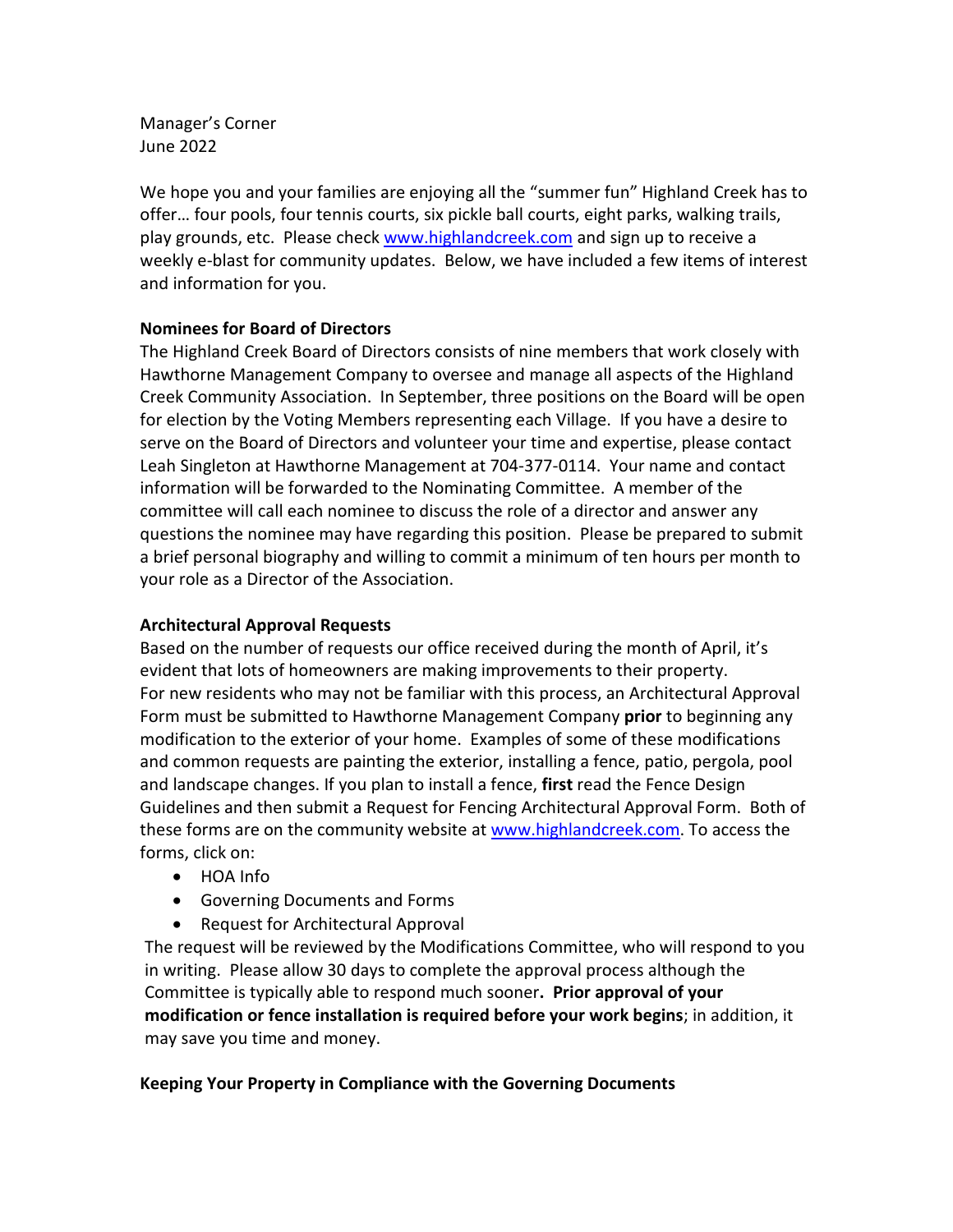Common items/violations noticed by the Covenants Inspector and routinely reported to our office that need attention include:

- $\triangleright$  Repair of wood rot on exterior of home
- $\triangleright$  Clean mildew from the home
- $\triangleright$  Repair damaged and leaning fences
- $\triangleright$  Trim back trees and shrubs blocking the sidewalk
- $\triangleright$  Screen trash cans out of sight from the street
- $\triangleright$  Mowing grass and removing weeds in the yard and shrub beds
- $\triangleright$  Store any items such as lawn equipment, ladders, toys, landscape debris out of sight from the street and neighboring properties
- $\triangleright$  Store commercial vehicles in the garage or outside of the community
- $\triangleright$  Vehicles parked in the street overnight should be parked in the garage or driveway instead
- $\triangleright$  Repair mailboxes that are leaning, rusted or missing parts

# **Recent Actions Approved by the Board of Directors**

Fresh mulch has been installed at all parks

New equipment for the fitness room coming this summer Landscaping at the main entrances and Christenbury Road at Highland Creek Parkway will be renovated in the fall

LED lights are scheduled to be installed at Prosperity Park tennis courts

The roofs on the gazebos at the Eastfield entrance are scheduled to be replaced

## **Reminder to keep vehicle doors locked**

Please remember to keep your vehicle doors locked and store all valuables out of sight when parked in the driveway to prevent being a victim of crime and to help keep Highland Creek a safer place to live.

## **Lawn Maintenance Reminders for Upcoming Summer Months**

| June                                  |
|---------------------------------------|
| <b>Treatment for Grubs</b>            |
| Treatment for Japanese Beetles,       |
| aphids                                |
| Spray for Broad leaf weeds            |
| Ist Fungicide application             |
| Treat lawn for nutsedge at first sign |
| Apply lawn insecticide for grubs      |

| July                      |
|---------------------------|
| Spray for broadleaf weeds |